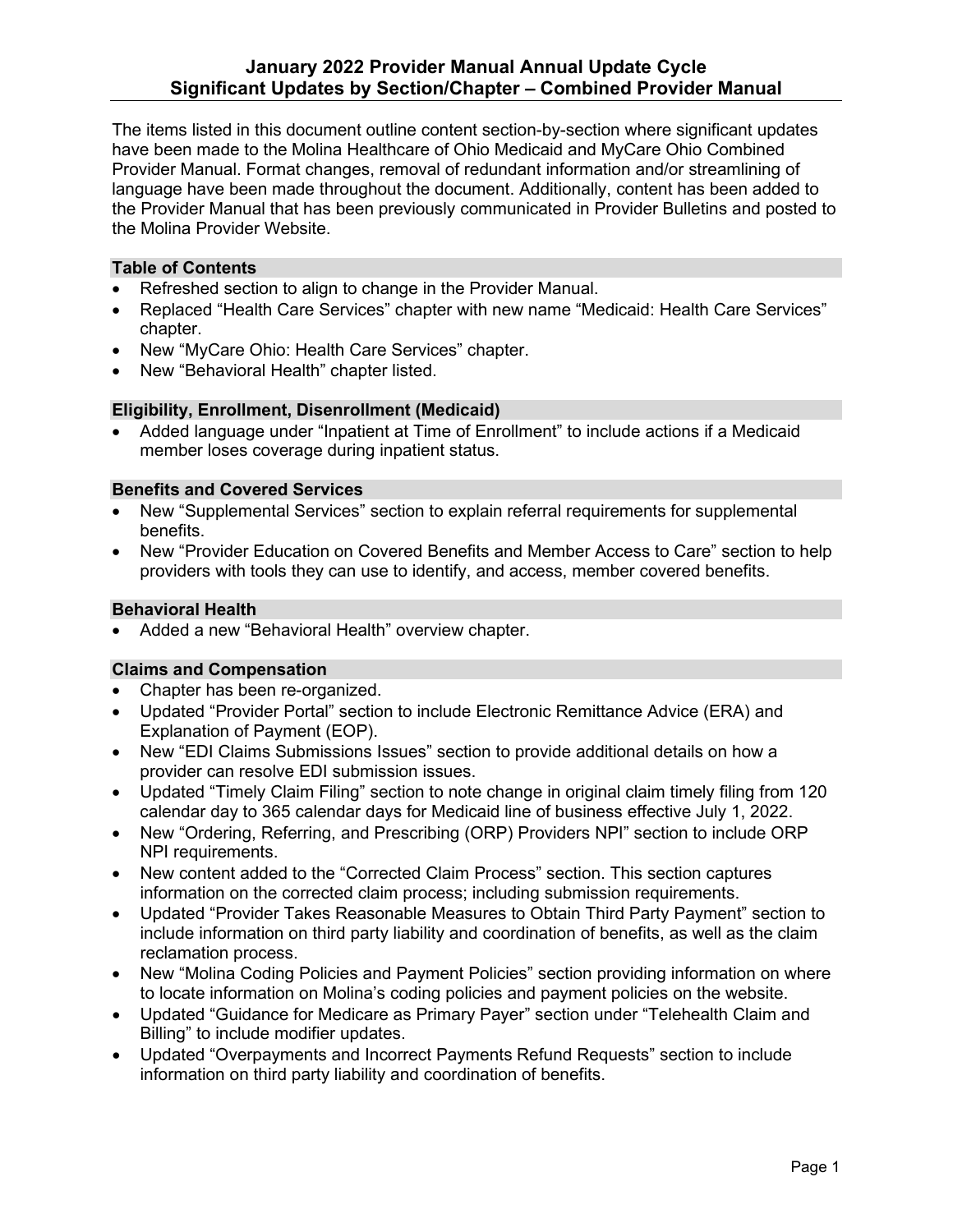- • Updated "Balance Billing" section to include additional information on specific circumstances where a provider may balance bill a Molina member.
- Updated "Encounter Data" section with updated state and CMS encounter submission threshold and quality measures.

# **Medicaid Health Care Services**

- Removed MyCare Ohio language from chapter and moved to separate chapter.
- Chapter has been re-organized.
- Updated table in the "Key Functions of the UM Program" section to clarify language.
- Updated "UM Decisions" section bullet points to clarify language.
- • New "MCG Cite for Care Guideline Transparency" section with information on access to Cite for Care.
- Added additional provider demographic information requirements, and clarification on authorization requirements for payment eligibility in the "Prior Authorization" section.
- Updated "Peer-to-Peer Review" section to include definition of a "peer."
- Updated "Requesting Prior Authorization" section to remove reference to eviCore Healthcare.
- • New "Inpatient at Time of Termination of Coverage" section to clarify member coverage when Molina coverage terminates during a hospital stay.
- Updated "Health Management" section to include Level 1 Health Management details.
- New "Maternity Screening and High-Risk Obstetrics" section with information for prenatal health.
- Updated "Member Health Education Materials" with additional information on materials available.
- • New "Out-of-Network Specialty Providers" section to include information on referrals for specialty care outside the network.

## **MyCare Ohio Health Care Services**

• New "MyCare Ohio: Health Care Services" overview chapter separating the information from the Medicaid line of business Health Care Services chapter.

## **Credentialing and Recredentialing**

- Updated "Criteria for Participation in the Molina Network" section, bullet points "DEA or CDS Certificate" and "Criminal Convictions."
- Updated "Medicaid ID Requirements" information on claim denials after dates of service on or after Aug. 15, 2021.

## **Quality**

- Changed "Women's Health Access" name to "Member's Obstetric and Gynecological Health Access."
- resources. • Updated "Advance Directives (Patient Self-Determination Act)" section to include Declaration for Mental Health Treatment Advance Directive and added link to further
- • Updated "Clinical Practice Guidelines" section to include the current list of Clinical Practice Guidelines.
- • Updated "Preventive Health Guidelines" section to include the current list of Preventive **Health Guidelines.** Health Guidelines.<br>Page 2<br>Page 2